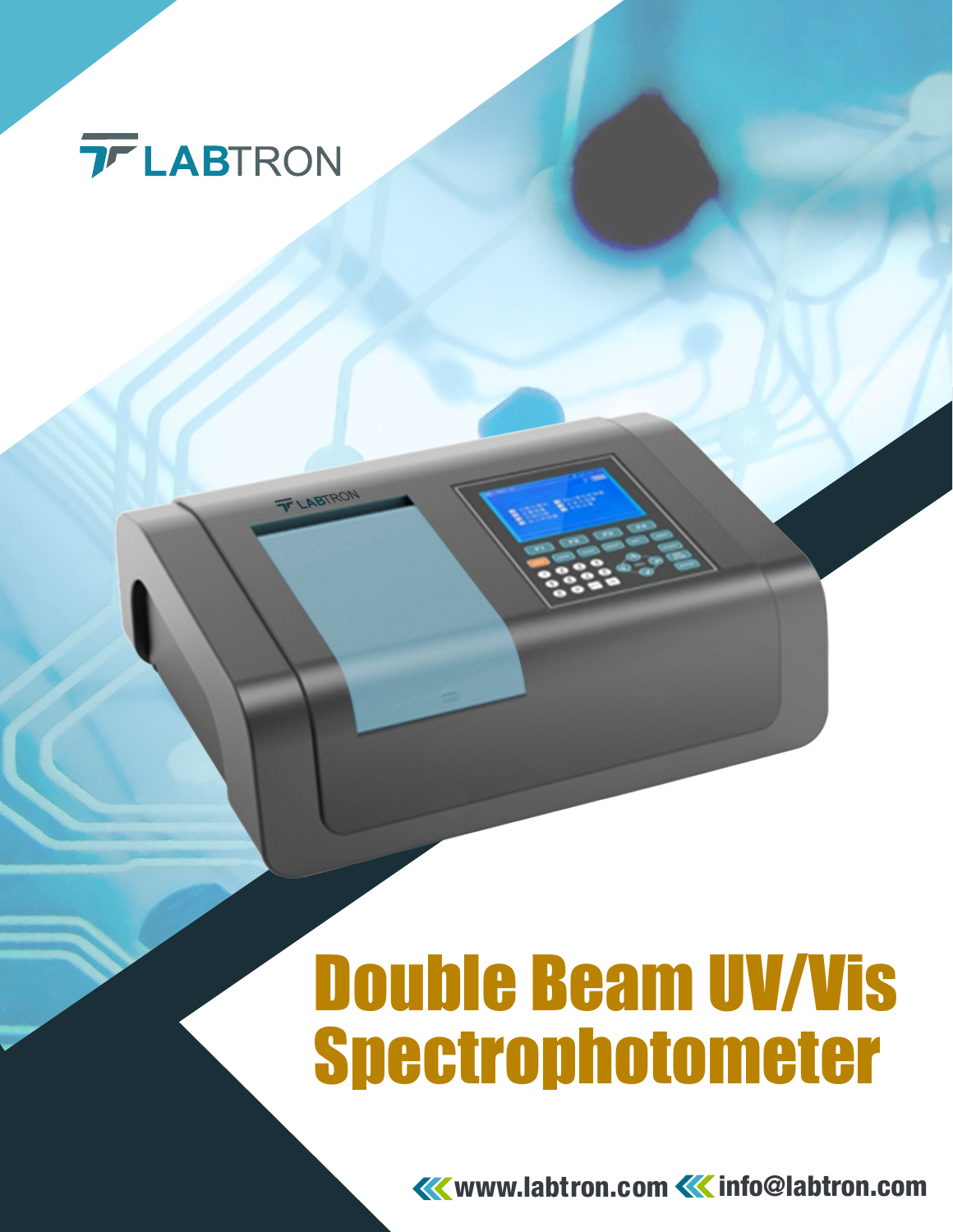### **DOUBLE BEAM UV/VIS SPECTROPHOTOMETER LUS-B16**

Double beam UV/Vis spectrophotometer LUS-B16 is fully automated with improved and optimized optical path design to give highly accurate and reliable measurements. This double beam spectrophotometer ofers four customized spectral bandwidth ranges from (4nm, 2nm, 1nm, 0.5nm) to meet the market needs. The wide range of measurement methods e.g. wavelength scanning, time scanning, microarray measurement meets the diferent range of applications

#### **Features**

- Wide wavelength range of 190-1100nm
- 4 spectral bandwidth (4.0nm, 2.0nm, 1.0nm, 0.5nm)
- $\blacksquare$  6 inches large LCD screen to display measurement parameters  $\Theta$  readings
- $\blacksquare$  Improved and optimized optical design
- **Automatic wavelength adjustment**
- $\blacksquare$  Wide range of measurement methods: wavelength scanning, time scanning, microarray measurement
- **Adapted with PC software to measure more precise measurements**
- **Large scale integrated circuit design to improve the scalability and reliability of the** system
- $\blacksquare$  Measurement data can be output through the printer with USB interface
- $\blacksquare$  Improved scalability and reliability of the system through LSI design

#### **Applications**

Double beam UV/VIS spectrophotometer has applications in pharmaceutical analysis, biological research, chemistry, environmental science, food science, medicine & other fields.